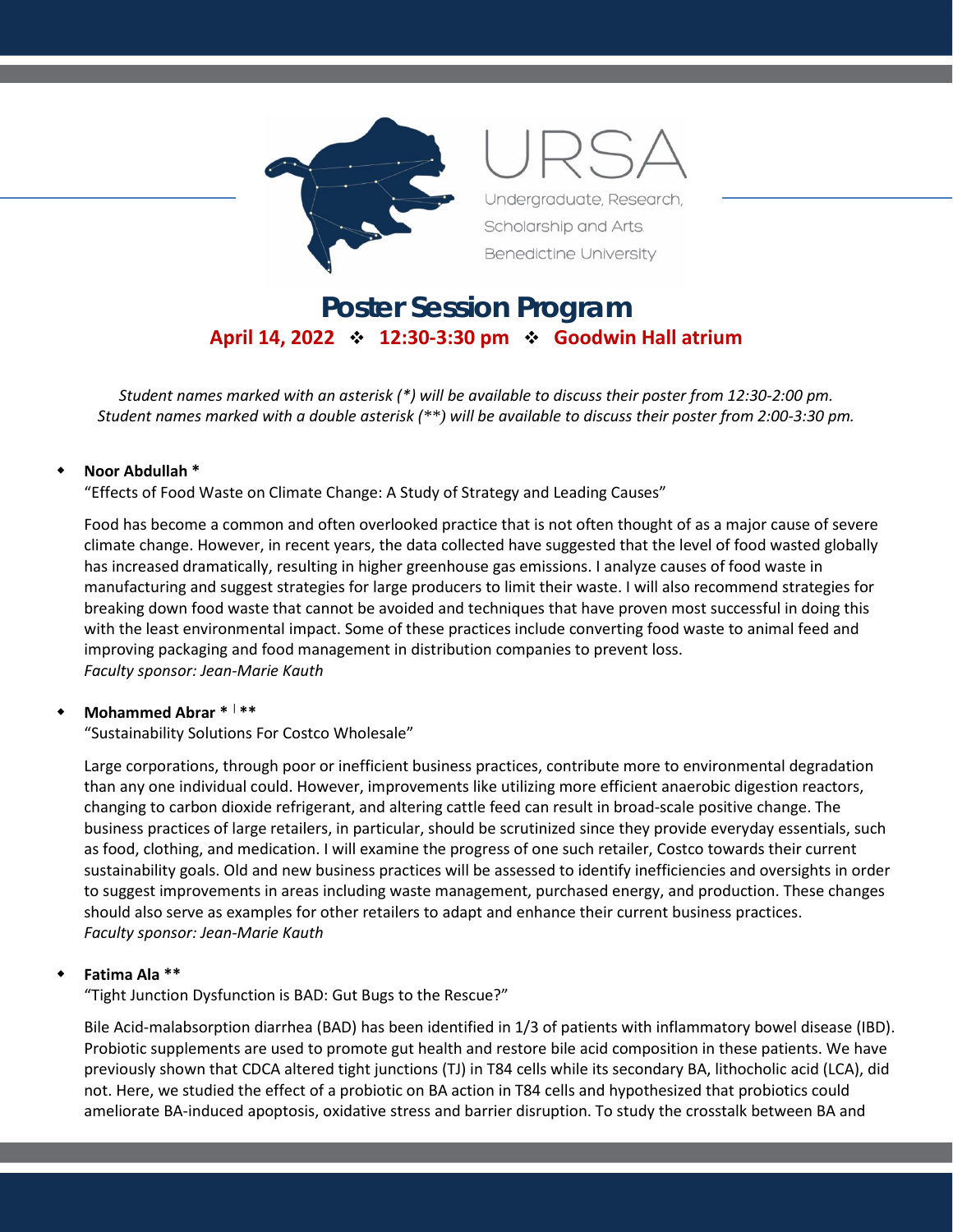microflora, probiotic strains were grown in T84 epithelial cell culture media ± BA. Bacteria grew well in control media, and BAs altered microbial growth. 500μM CDCA caused a significant reduction in the growth rate, and LCA reversed the effect of CDCA on growth. LCA± CDCA changed the bacterial composition. CDCA (500μM) caused a small increase in apoptosis, while LCA (50μM) did not. CM± LCA reversed CDCA's effect on cell death. Thus, BA altered bacterial growth and probiotic reverses CDCA-induced apoptosis and oxidative stress in T84 cells. Understanding the role of probiotics in alleviating BAD could lead to novel therapeutic strategies to treat IBD. *Faculty sponsor: Jayashree Sarathy, Mark Poch*

## **Syed Ali \***

"Evaluation of the Comparative Validity of a Smartphone Weight-Loss Trial App with 24-Hour Diet Recalls"

Despite the presence of several weight loss apps on the market, the validity of the diet data they collect has rarely been tested. This study investigated the comparative validity of this data by asking participants to track their food intake using a weight loss app and completing three 24-hour diet recalls. Reported food items were categorized into food groups: beverage, dairy, fats, fruits, vegetables, grains, protein, sweets, miscellaneous, mixed, restaurant. Intraclass correlation coefficients (ICC) determined agreement between app and recall data (i.e., calories, macronutrients) for all food items. A subgroup analysis was conducted to evaluate agreement of energy content by food group. Agreement between the SMART app and recall ranged from moderate to good for all diet data (ICCs=0.71-0.83). When analyzing by food group, agreement between the two diet assessments was excellent for restaurant and sweet food items (ICCs=0.93-0.94), good for beverages, dairy, fruits, and miscellaneous items (ICCs=0.71-0.87), and moderate for vegetables, fat, grains, proteins, and mixed dishes (ICCs=0.51-0.68). There was moderate to good agreement between the app and recall for all diet data. The variability may stem from the types of food reported in the app.

*Collaboration with Northwestern University. Faculty sponsor: Annie W. Lin*

## **Mahdia Amatullah \*** <sup>|</sup> **\*\***

"Who Is Eating Whom?: Trophic Dominance In A Phylogenetic Context"

The human species consumes large quantities of various forms of life. Likewise, many living species use our species for sustenance, causing human mortality. What is the current state of this ancient trophic conflict? We ask this question in a phylogenetic context by grouping non-human taxa into clades, specifically sister clades of organisms whose common ancestors diverged from the clade that would give rise to humans. For example, 320 million years ago, the common ancestor to the Sauropsida (dinosaurs, reptiles, and birds) diverged from the common ancestor to the mammals, which eventually would give rise to humans. We focused on finding quantitative data to demonstrate which species consumes the other and by how much, and vice versa. By converting numerical death rates to biomass, we present these data using a phylogenetic tree. Our findings are fourfold: (1) Humans are the dominant consumer. (2) Human predation is distributed heterogeneously across sister taxa. (3) Most human mortality comes from sister clades (viruses, bacteria, fungi) that diverged long ago from the line leading to humans. (4) Some sister clades (e.g., Sauropsida) show a dramatic change of standing across time, going from dominant predators (dinosaurs) to dominant food source (chicken).

*Faculty sponsor: James Fackenthal, Preston Aldrich, Jeremy Nadolski*

## **Mahdia Amatullah \*** <sup>|</sup> **\*\***

"Phage Castor: Analysis of a Lytic Phage that Infects *Arthrobacter globiformis*"

SEA-PHAGES (Science Education Alliance-Phage Hunters Advancing Genomics and Evolutionary Science) is an undergraduate research program focused on isolation and characterization of bacteriophages, viruses which infect bacteria. Our soil host bacterium for Fall 2021 was *Arthrobacter globiformis*, one of 64 species in the *Arthrobacter* genus. Our soil sample was selected from Bloomingdale, IL, from a compost bin. We hypothesized that the high diversity of microbes would allow for *Arthrobacter* phages to thrive. Our isolation screen yielded one phage, Castor, which was further purified and amplified for characterization assays. Phage Castor creates 1 mm diameter clearings with defined edges suggesting a lytic infection cycle. Transmission electron microscopy (TEM) revealed Castor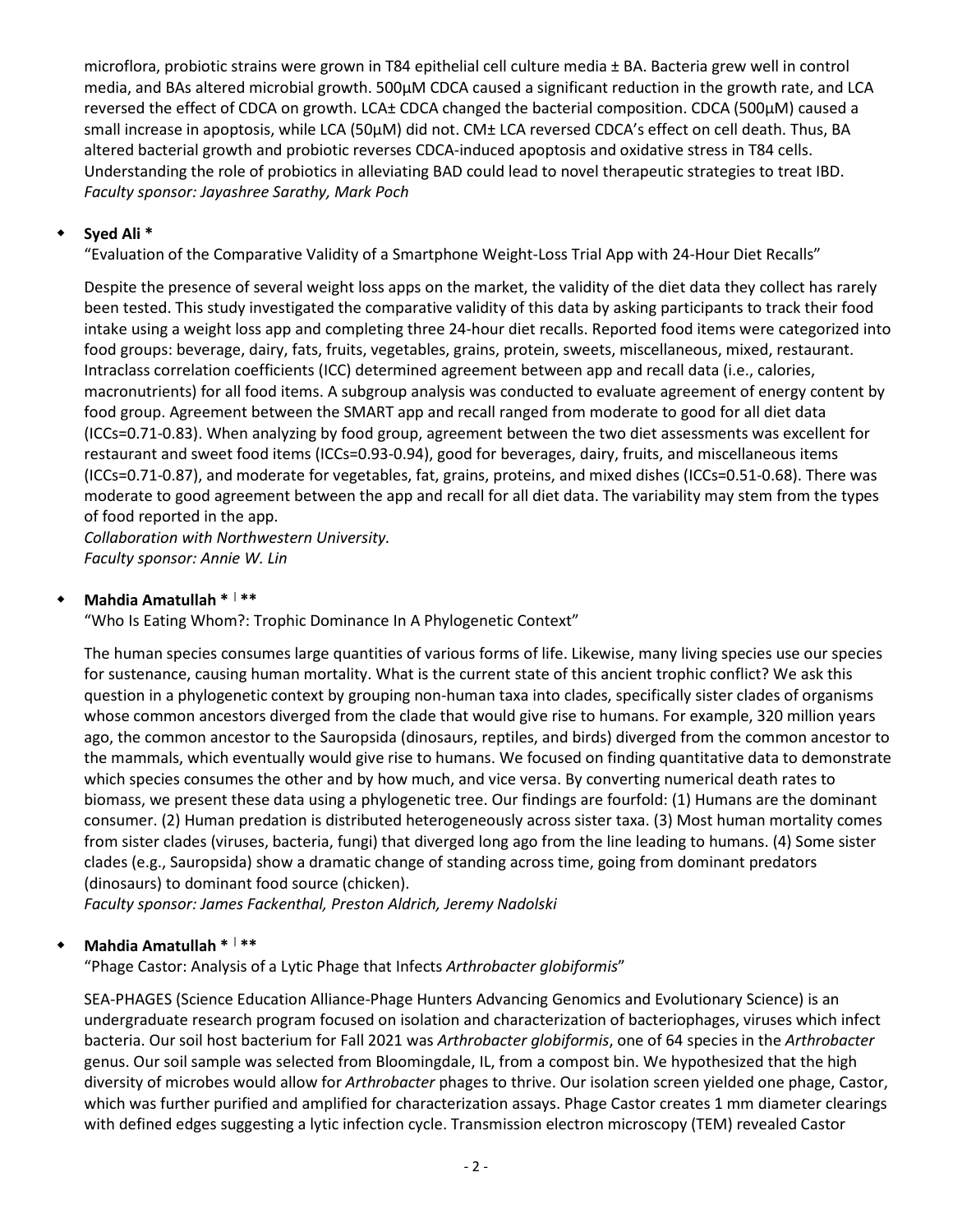contains a virion morphology similar to the Siphoviridae family with a long capsid to host the genome and a flexible tail. Based on genomic analysis, Castor is sensitive to degradation by several restriction enzymes, something that separated it from other *Arthrobacter* phages in the laboratory. Lastly, we determined that Phage Castor can infect *A. globiformis* at two separate temperatures, 22°C and 30°C, with no effects on plaque size. We would like to continue to characterize Phage Castor by studying infectivity through closely related *Arthrobacter* species. *Faculty sponsor: Tiara G. Pérez Morales*

## **Alvic E Araneta \***

"Air Pollution and its Effects on Infant Health: How Changing Legislation can Improve Air Quality"

Multiple studies have found a correlation between common air pollutants—carbon monoxide, particular matter, nitrogen dioxide, and ground-level ozone—and negative health effects on infants, including lower birth weight, higher risk of lower respiratory infections, and respiratory-related deaths. Variables such as socioeconomic status and geographic location can also cause affect infant health at birth. Improving and updating legislation, such as by changing the Clean Air Act Amendments (CAAAs) to cover more emissions, is essential for future generations' health and safety. The American Academy of Pediatrics (AAP) can persuade the U.S. Environmental Protection Agency (EPA) and other state and local governments to make these updates to the CAAAs. By releasing an official statement, the AAP could persuade many of these agencies to take action and work on reducing common air pollutants. *Faculty sponsor: Jean-Marie Kauth*

## **Andrés Bastidas \***

"Building the Future with the Past: The Dangers of the Clothing Industry"

Fast fashion is a viral phenomenon in societies all around the world. To many it is essential, but a large portion of consumers are unaware of the terrible environmental side effects caused by manufacturing clothing. Along with its excessive usage of other natural resources, the clothing industry alone accounts for 79 billion cubic meters of water consumption annually, making it the second largest polluter in the world, just after the oil industry. Companies like H&M and Zara have encouraged the fast fashion trend, increasing the amount of clothing produced and mixing both unhealthy manufacturing practices and bad social trends. I explore solutions in both culture and manufacturing, including the introduction of contemporary trends and advances such as smart textiles and biotechnology. *Faculty sponsor: Jean-Marie Kauth*

## **Gianna Biango, Zein Hammami \*\***

"Characterization of *Arthrobacter globiformis* Phages LilGB and WinniePooh"

As part of the SEA-PHAGES program, students isolate viruses (phages) that infect bacteria. For this project, soil was collected from Darien, IL, and Lisle, IL, during Fall 2021. We hypothesized that highly-frequented soil locations would yield high phage diversity. Samples were prepared and tested against the soil bacterium *Arthrobacter globiformis* for the presence of phages. Two phages were isolated from the initial screen and named LilGB and WinniePooh. Phages were purified and amplified for follow-up experiments which included phage plaque characterization, genomic analysis, transmission electron microscopy (TEM) imaging, host range, and/or infection temperature assays. TEM images show that both phages have a virion structure that includes a prolate (extended) head and a long, flexible tail. Based on phage plaque morphologies, LilGB is a lytic phage with clear plaques measuring 1 mm in diameter while WinniePooh is a temperate phage with turbid plaques of similar diameter. Restriction enzyme analysis showed major differences in genomic sequence between phages with LilGB showing higher diversity in DNA fragments. Temperature assays showed both phages can infect at 22°C while WinniePooh can also infect at 30°C. Future analysis would determine genus and/or species specificity for both phages. *Faculty sponsor: Tiara G. Pérez Morales*

## **Mark Blaszczyk \***

"The Future of Automobiles: Electric vs. Gas-Powered Vehicles"

Though driving a car has become a convenient and necessary form of transportation for many people, cars emit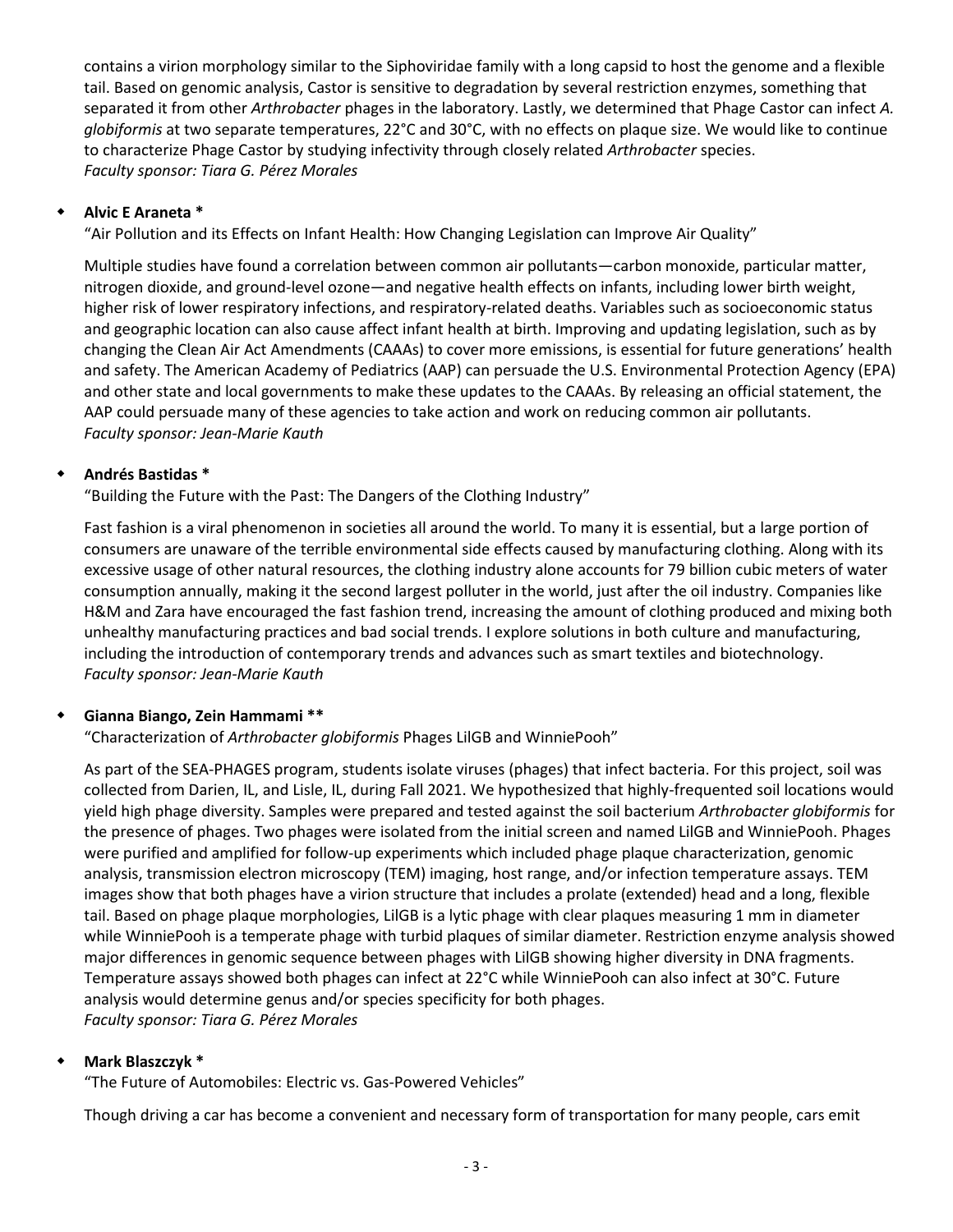harmful particles and gasses into our atmosphere. Climate change and an increase in health problems are the effects that these gasses have on our planet and species. However, electric cars do not produce these kinds of emissions and are the answer to the environmental problems our world is currently facing. Electric car sales have consistently risen annually since 2010, and rightfully so considering electric cars are much more eco-friendly than gas-powered cars are. This poster examines the problems with gas-powered cars and compares gas-powered cars to electric cars in terms of price and sustainability.

*Faculty sponsor: Jean-Marie Kauth*

# **Sarah Choudhury \***

"Evaluating the Combined Impact of PM2.5 Exposure and Low Vitamin D Levels on Multiple Sclerosis Prevalence"

Multiple sclerosis is a degenerative disease of the central nervous system that targets the myelin sheaths of nerve cells. Many studies have identified two especially important risk factors that have linkages to MS: particulate matter exposure (especially  $PM_{2.5}$ ) and vitamin D deficiency. While the association between MS and high levels of particulate matter exposure and the linkage between low vitamin D levels and MS have been studied separately, the combined effect of these two factors has not been examined. Based on current research, I hypothesize that high exposure to air pollution and low levels of vitamin D combined are largely associated with prevalence of MS and MS relapses. My proposed study involves obtaining yearly air quality reports in Chicago to measure  $PM_{2.5}$  exposure from 2015 to 2020, collecting data about MS cases during this period from MS databases, and measuring vitamin D levels from patient blood tests. This will allow vitamin D deficiency data to be compared to PM<sub>2.5</sub> exposure data, revealing whether MS prevalence is associated with the combination of these two specific risk factors. *Faculty sponsor: Jean-Marie Kauth*

# **Christopher Colvin \*\***

"Prediction of Diet Quality Based on Day-Level Meal Pattern: A Preliminary Analysis Using Decision Tree Modeling"

To address the knowledge gap on how day-level meal patterns (food group intake, meal timing) contribute to diet quality, we use machine learning techniques in this study. We analyzed 24-hour diet recalls from NHANES (N=9761). Food groups were examined, including fruits, vegetables, and whole grains. Proportion of intake for each food group per participant -relative to their daily intake- were input parameters for each meal. Diet quality was computed using HEI-2015. A higher vs. lower quality diet was defined by the 75th percentile of HEI-2015 for the dataset. Decision tree modeling identified the inputs that contributed to the highest information gain and the optimal classification threshold for each input. Fruits and whole grains contributed most to the diet quality prediction model (78% classification accuracy for dataset). Lower quality diets were associated with: a) <2% of fruit and whole grain intake at breakfast; b) >2% of fruit but <2% of whole grain intake at breakfast; or c) >2% of whole grain intake at breakfast but <2% of fruit intake at breakfast and lunch. Higher quality diets were associated with: a) >2% of fruit and whole grain intake at breakfast or b) <2% of fruit intake at breakfast but >2% of whole grain intake at breakfast and fruit intake at lunch. The timing of fruit and whole grain consumption may be important predictors of diet quality. *Faculty sponsors: Annie W. Lin, Grace M. Mirsky*

## **John Creviston \***

"Investigating and Counteracting the Negative Effects of Styrofoam in the Food Industry"

The increasing consumption of single-use plastics, including styrofoam, continues to have adverse effects on the environment and even human health. Styrofoam is not disposed of properly, which causes it to decompose in the wrong place, affecting all aspects of the environment. The public's general lack of awareness, especially in the food industry, is an alarming trend that will only worsen without a cognitive change. The use of styrofoam only adds to the problems of microplastics polluting water, animals, and the soil. However, styrofoam can be repurposed, whether to treat wastewater or to create a new bonding agent in construction. The food industry, including Benedictine's dining hall, needs to become better educated about the negative effects of styrofoam on the environment. Using biodegradable products and reducing single-use plastics would be huge steps in the right direction. I also advocate introducing more recycling receptacles in order to create palpable change on campus. *Faculty sponsor: Jean-Marie Kauth*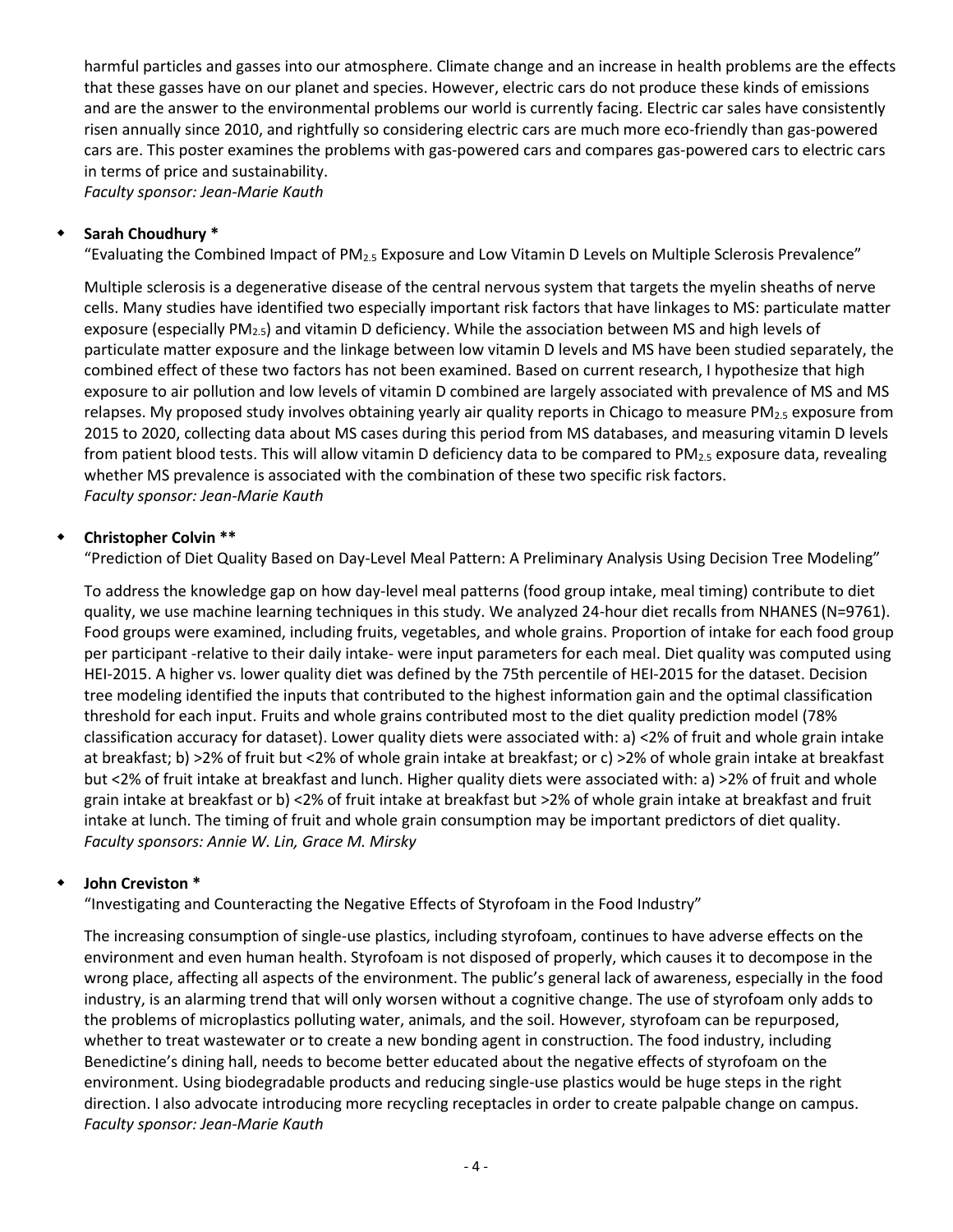#### **Jenna Demas \***

"Environmental Sustainability of Organic Foods in Sports Nutrition"

A switch from traditionally grown foods to organic foods provides a healthier and more environmentally sustainable option. The pesticides and synthetic fertilizers in meats and produce generate detrimental health effects for the general population, but especially for athletes. Even so, there has been little research that connects the organic food industry to the fitness industry. Protein intake, as well as micro- and macronutrients, are vital to an athlete's performance; and many athletes may consume high-protein diets recommended by registered dieticians or health professionals. However, there is a link between higher protein diets, higher greenhouse gas emissions, and heightened eutrophication levels. The Life Cycle Assessment (LCA) and Athlete's Plate (AP) are methodologies that attempt to determine alternative protein sources that can provide appropriate caloric intake for athletes. The results of the studies show gaps in the research about the change to more sustainable food choices, particularly whether alternative proteins such as plant-based sources are a viable option. Sports dieticians will need to evaluate protein synthesis and nutrient absorption, even as the different types of training regimes, diets, and performance models designed by the American College of Sports Medicine (ACSM) and the National Collegiate Athletic Association (NCAA) are assessed in relation to environmental impacts. Research must be conducted for all training modalities and sports to evaluate if organic and more plant-based foods offer the greatest performance benefit while mitigating environmental impacts.

*Faculty sponsor: Jean-Marie Kauth*

#### **Ramzey Douedari \*\***

"Survey of the Solar-Photovoltaic Market in the State of Illinois"

The Sun is a powerful source of clean and renewable energy with the potential of securing a sustainable energy future. Solar-photovoltaic (solar-PV) technology converts sunlight into electrical energy. Although it currently accounts for a small portion of the world's energy production compared to fossil fuels, it exhibits a trend of continuous growth worldwide, especially in the last decade. This paper examines the business aspect of the solar market in the State of Illinois, particularly in terms of costs, incentives, and trends. Different means of energy production in the U.S. and the rest of the world are analyzed and compared with solar-PV. The study also identifies different solar companies in Illinois and offers a comparison between one another in terms of their size, roles, locations, and cost of installed power. Solar electricity generation in Illinois is lagging in terms of local and state incentives, falling behind other leading states in solar-PV technology deployment, including California, Texas, and North Carolina. The current state of the market can be attributed to several barriers to the adoption of solar energy, including the high initial capital cost, lack of investors, and competition with fossil fuels. This study offers a better understanding of the solar-PV market in Illinois, which is an essential step toward identifying avenues for overcoming the aforementioned barriers and securing market growth. *Faculty sponsor: Stefan Stefanoski*

#### **George Dumadag \*\***

"Mainstream Media and the Individual's Capability for Fighting Climate Change"

Mainstream media can create negative impressions of climate change. As a result, people who would otherwise be passionate about climate change fail to take action. Past studies have observed the relationship between narratives and public opinion; however, research examining direct links between mainstream media narratives and environmental action is limited. This research proposal aims to investigate those links. Exploring which stories promote independent research and environmentally-beneficial behaviors can provide insight into which narratives drive action on climate change. I propose a pre- and post-survey assessing respondents' involvement in sustaining the environment, political affiliation, and knowledge about climate change. The respondents will be split into different groups that will be exposed to a specific narrative for a month. I hypothesize that articles with negative efficacy narratives will discourage environmentally-beneficial behaviors, regardless of political affiliation. Articles with positive efficacy narratives will have varying results based on political affiliation. *Faculty sponsor: Jean-Marie Kauth*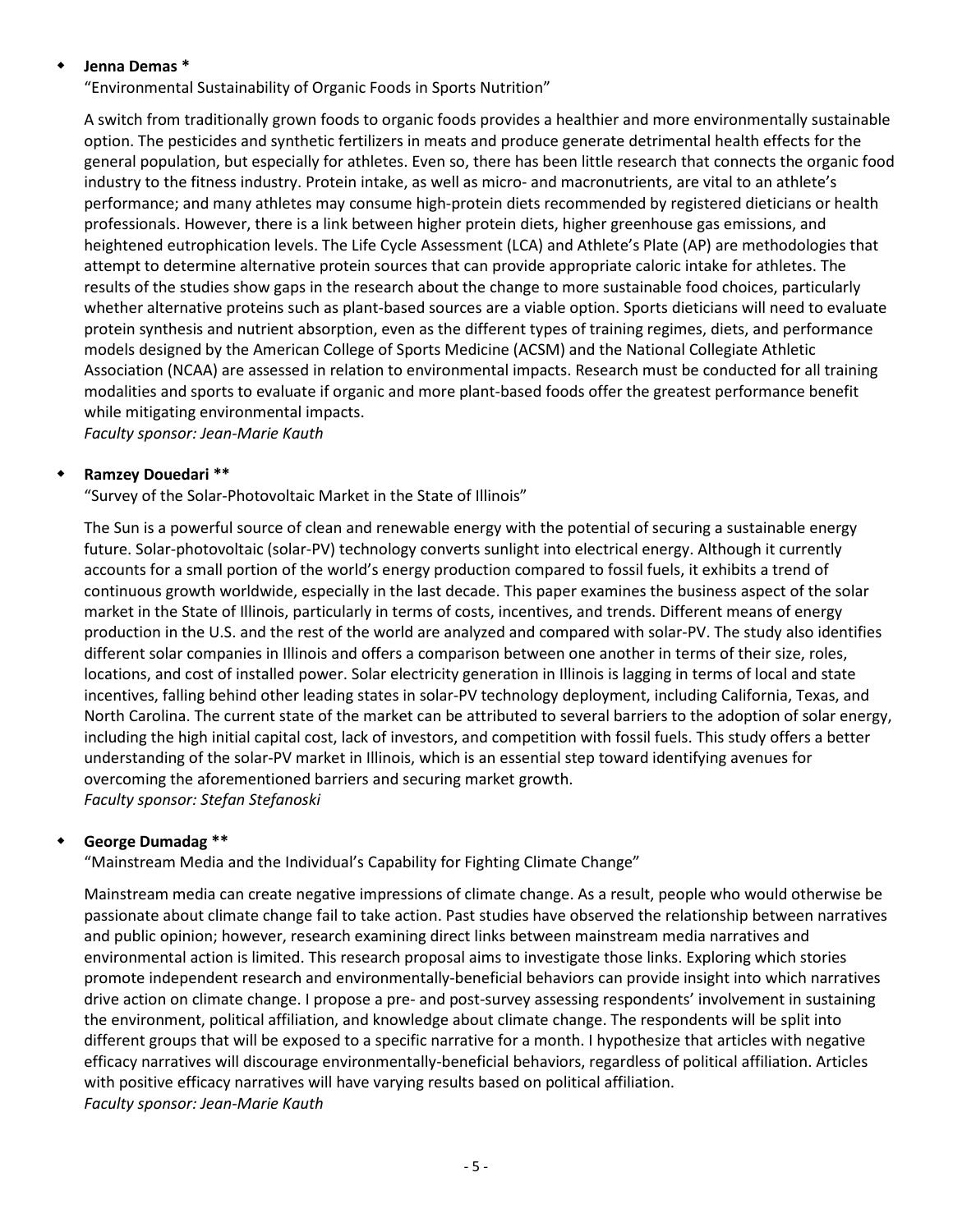#### **Ashley Eaton \***

"Psycho-Social Influences of Single-Use Plastic Consumer Culture"

Humanity is entrenched in a cyclical consumer society. Certain psychological and sociological influences, like cognitive bias, discredence, limited behavior, and throwaway culture, have led to these patterns of insatiable consumption. Feelings of comfort and convenience emanate from single-use plastics, like a soda bottle, plastic bag, or even a tampon. Yet these products have resulted in unforeseen environmental consequences, including soil degradation, dumpster oceans, and the consumption of microplastics throughout ecosystems. These mindless habits are too ingrained to expect instantaneous change. However, these are social constructions that can be morphed and reoriented. I propose to measure psycho/social attitudes about alternative patterns of consumption. I expect to find that people will enter the pre-survey with an element of cognitive dissonance. After a presentation emphasizing the consequences of our lifestyles and alternative ways of living, I anticipate a perspective change in the post-survey on individual environmental behavior. Removing single-waste plastic from life is one of the easier environmental problems to solve, but discovering the most efficient way to change behavior is the most difficult. *Faculty sponsor: Jean-Marie Kauth*

## **Samantha Eliceche \***

"'The Truth is Far More Frightening': The Effects of Conspiracy Theories"

The purpose of this study is to evaluate what kinds of people are susceptible to conspiracy theories and disinformation; I consider whether exposure to various conspiracy theories affects public opinion. My hypothesis is that young voters are especially vulnerable to conspiracy theories they encounter online, in particular on social media, and from sources they trust (e.g., family, friends). I am disseminating a Qualtrics digital survey instrument for use in this class project, with a targeted sample size of N=250 and I hope to determine (1) the extent to which people are encountering disinformation and conspiracy theories, and (2) how their views of politics and government are shaped by these encounters.

*Faculty sponsor: Phillip Hardy*

#### **Milana Ergarac \***

"Behavioral Changes: Anti-Anxiety Medications/Anti-Depressants to Alleviate Symptoms of Anxiety/Depression"

This research project examines the behavioral changes that can occur from the anti-anxiety medications or antidepressants used to try to alleviate the symptoms of anxiety and depression. I will be utilizing Beck's Depression and Anxiety Inventory as well as the Medication Preference Assessment as part of my survey questions. According to the research, some individuals had positive results from the medications they were taking, while others experienced negative effects. There were also some individuals that didn't have any effects from the medications that they were taking. I expect to find that the longer an individual takes their medications, the medications that they are taking will no longer influence the individual. Antidepressants combined with benzodiazepines were more likely to reduce depression ratings by 50% or more than antidepressants alone (Trotter, Kelsberg, Anna, 2007) while most notably, over the course of a year, the effects of antidepressant medication and CBT differed by trajectory class. In the severe trajectory class, CBT appeared to have a longer-lasting benefit, as persons receiving CBT continued to improve throughout the experiment, whereas pharmaceutical patients worsened after 6 months (Siddique, Chung, Brown, & Miranda, 2012).

*Faculty sponsor: James Davis*

#### **Syed Farhan \***

"Air Pollution and its Effects on Neurological Function: Studying the Long-Term Cognitive Effect of TRAPS on Laboratory Rodents"

Air pollution contains CO and particulate matter of different sizes, which can have degrading effects related to human neurological function. TRAPs and UFPs target various regions of the brain such as the CA1 region of the hippocampus and the central nervous system, causing decreased white matter volume, lack of myelin, and effects similar to old age. These include neurological diseases such as Alzheimer's and dementia. Observations regarding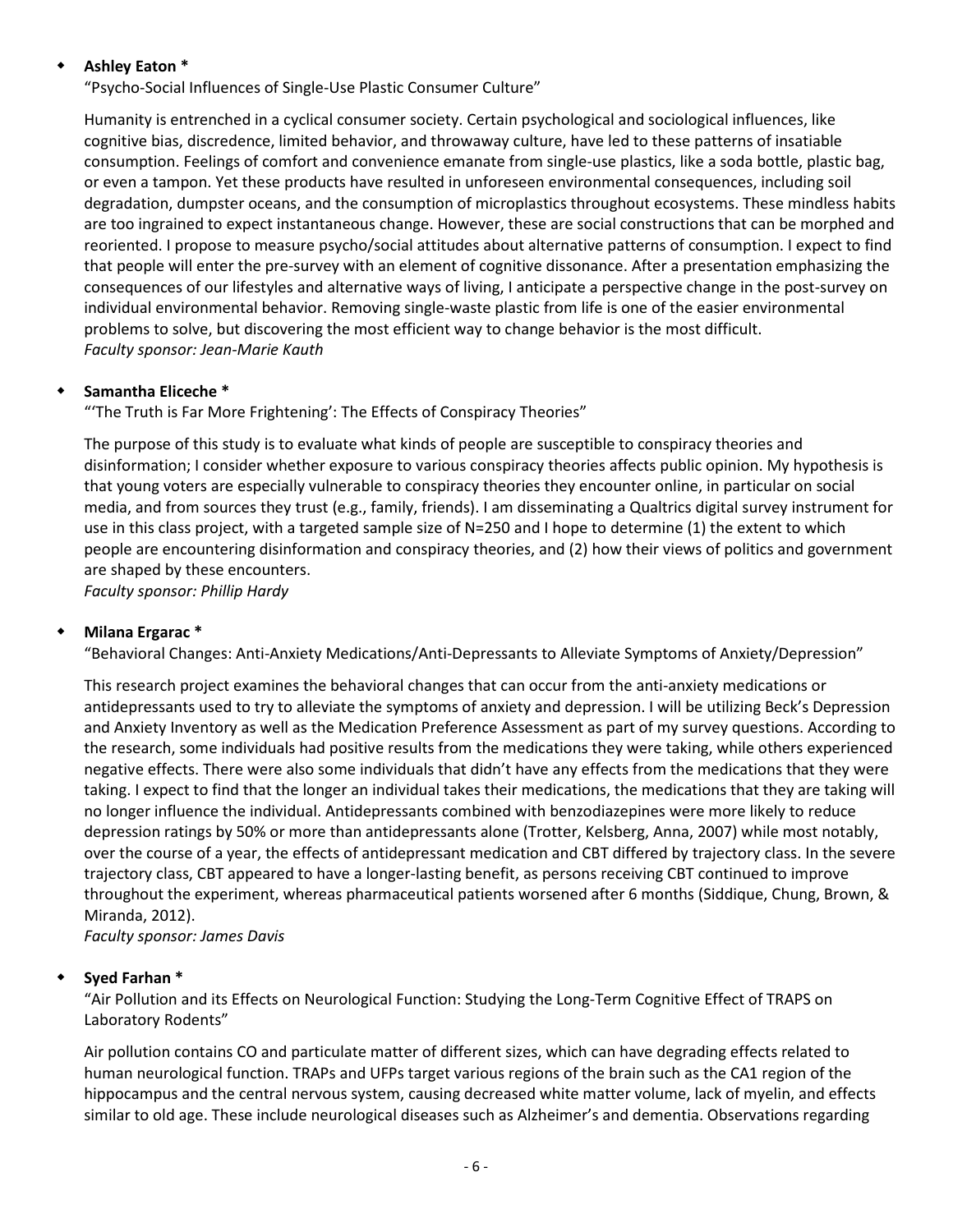the damage potentially caused by these pollutants may be analyzed using neuroimaging technology, including MRI scans. This study aims to analyze the long-term effects of carbon emissions on the brain by exposing rodents to particular kinds of emissions. I hypothesize that the study will likely show worsened brain structure than that observed in prior research, as well as lowered rates of cognition among the rodents that were exposed, indicating TRAPs have extreme side effects over the long term. Conclusions can then be made regarding which regions of the brain are most directly affected, in turn enabling appropriate action to prevent human health from being affected. *Faculty sponsor: Jean-Marie Kauth*

#### **Hannah Griffith \*\***

"An Evaluation of the Quality of Commercial Nutrition Apps for Cancer Survivors"

Mobile nutrition apps can address gaps within the cancer care continuum by providing nutrition education to shape one's knowledge for improving diet. We investigated the quality of four cancer nutrition apps with knowledge shaping features: Eat AntiCancer, Get Well Soon, Untire, and Vegan Soul Belly. Five oncology dietitians used the validated App Quality Evaluation (AQEL) to evaluate apps in several domains, including knowledge shaping (knowledge acquisition, skill development) and app design (functionality, appropriateness for cancer survivors). Domain scores ranged from 0-10 (score ≥ represented high quality). Fixed effects models determined score differences between apps, adjusting for the rater. Untire had the highest AQEL scores in the knowledge acquisition (mean: 8.0±1.2; p=0.02). There were no differences in skill development and app design between the cancer apps (p>0.05). Only Untire scored highly in the knowledge acquisition, function, and appropriateness for cancer survivorship domains (AQEL ≥8). Untire received high-quality scores for knowledge acquisition and app design while no apps scored highly in skill development. Cancer nutrition apps should consider implementing skill development features to support nutrition care.

*Collaboration with University of Illinois Urbana-Champaign. Faculty sponsor: Annie W. Lin*

## **Zoha Hameedi, Mohammed Ansari, Hiba Siddiqui \*** <sup>|</sup> **\*\***

"Doxorubicin Increases the Level of a *BRCA2* Exon 3-Skipping Isoform in MCF7"

*BRCA2* is a tumor suppressor gene that encodes proteins involved in DNA repair. The *BRCA2* gene sequence consists of 27 exons, with exon 3 playing a key role in DNA repair. Inherited pathogenic mutations causing frequent exon 3 skipping during *BRCA2* mRNA processing are associated with a 38%-84% risk for breast cancer and a 16.5%-27% risk for ovarian cancer. Drugs used in cancer therapy are known to have genome-wide effects on splicing patterns, including DNA damaging agents like doxorubicin (Adriamycin). Methods: To determine whether doxorubicin affects the frequency of exon 3-skipping during *BRCA2* mRNA processing in cancer cells, doxorubicin was applied to a breast cancer cell line (MCF7), RNA was extracted, and isoform-specific reverse transcriptase polymerase chain reactions (RT-PCR) were performed to amplify cDNA fragments flanking exon 3. Fragments were resolved and visualized with agarose gel electrophoresis. Results and conclusions: End point RT-PCR reveals doxorubicin increases the frequency of *BRCA2* mRNA exon 3-skipping and may reduce the level of functional *BRCA2* activity in affected cells. This may indicate exon skipping is increased transcriptome-wide in the presence of doxorubicin, potentially contributing both to its therapeutic effects and toxic side effects.

*Faculty sponsor: James Fackenthal*

## **Abdalrahman Hasan \*\***

"Fuel Emission and its Effects on Human Health: A Look at Renewable Alternatives for the City of Chicago"

Fuel emissions are increasing quicker than ever due to the abundance in use of numerous vehicles such as cars, buses, trains, and planes. The increased emission of NO<sub>2</sub> and PM<sub>2.5</sub> into our environment has intensified respiratory illnesses. Chicago city planners have direct responsibility over how much fuel emissions are tolerated in the city. This study will attempt to persuade city planners to enact legislation that transitions the majority of cars from fuel-based to electric power, making them renewable and efficient and thereby reducing COPD and asthma. In the coming years, the city of Chicago should not only provide incentives for the use of electric vehicles, but it should also hold campaigns and encourage the people of Chicago to transition to all-electric. Legislation should be enacted to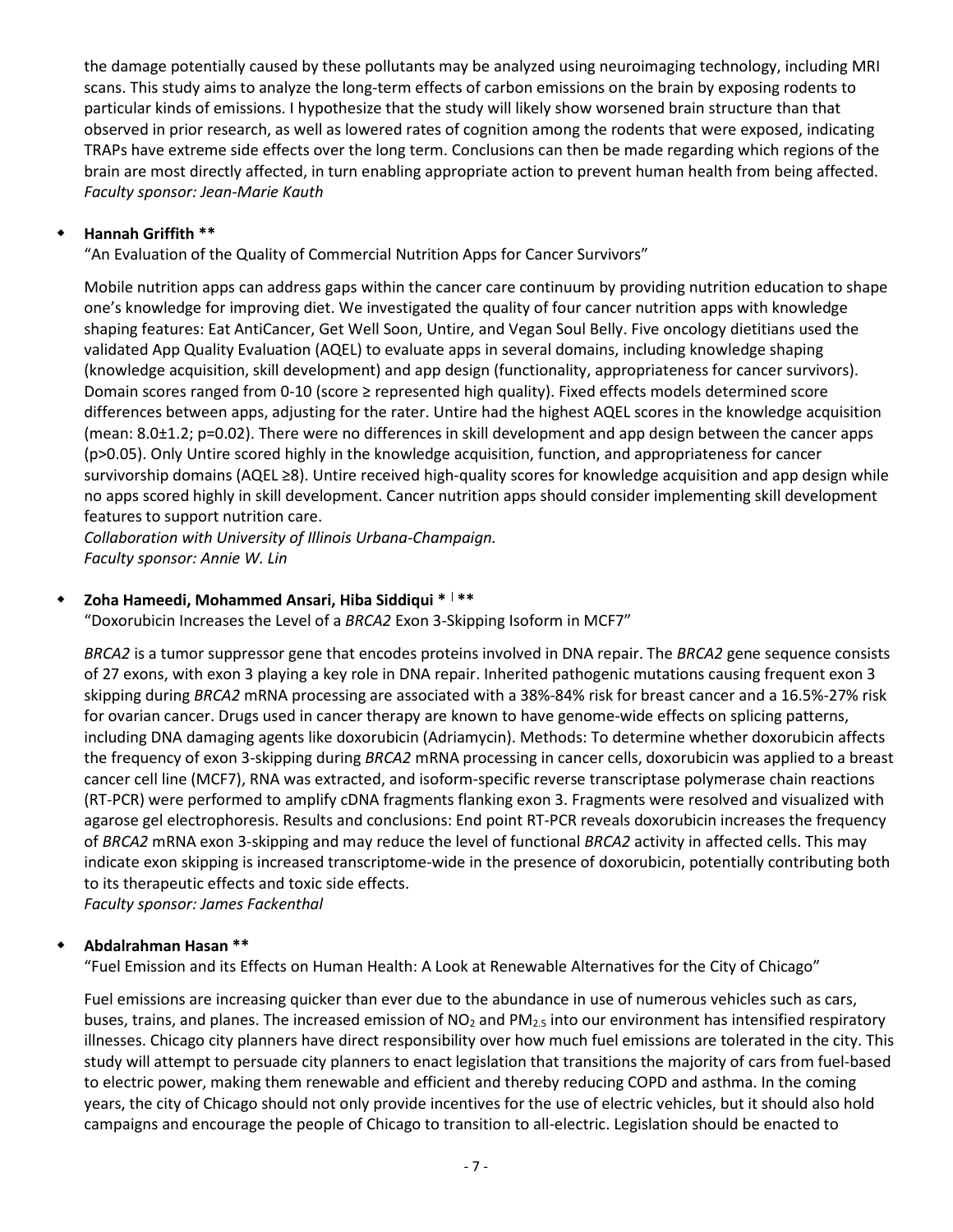maintain an efficient environment that protects human health. *Faculty sponsor: Jean-Marie Kauth*

## **Haya Khalaf \*\***

"Bioinformatic Studies on a Predicted Cas4 Family Endonuclease (Draft\_63) Present in the Genome of Mycobacteriophage Boiiii"

SEA-PHAGES is a program that provides undergraduates with course-based research opportunities to isolate viruses (phages) that infect bacteria and characterize them by annotating their genome using bioinformatic programs. In Spring 2021, our cohort was tasked with the genome annotation of Boiiii, a phage that infects the bacterium *Mycobacterium smegmatis mc155*. Phage Boiiii was isolated in Midland, MI, in 2014 and selected for genome sequencing. Based on sequence conservation, Phage Boiiii is most similar to mycobacteriophages within the family cluster K1. The genome was 59,907 bp long and after annotation, it contained 97 genes and 1 tRNA. Most notably, it contained genes related to bacterial chromosome integration, supporting the hypothesis that Boiiii infects bacteria through a lysogenic cycle. My project focused on annotation and research of gene product Boiiii\_Draft\_63. Through bioinformatic work, we determined that the genomic sequence for Boiiii Draft 63 had gene potential and was 292 aa long. Boiiii\_Draft\_63 is present in a conserved region flanked by DNA enzymes and proteins of unknown function. Protein prediction programs suggest Boiiii\_Draft\_63 is a Cas4 family endonuclease, a protein within the CRISPR system that may be involved in host evasion. Further studies would help confirm this phage protein function. *Faculty sponsor: Tiara Pérez Morales*

# **Robin Lee \***

"How Islam and Muslims are Portrayed in High School Education"

This presentation focuses on how Islam has been taught in the United States. I will show how high school textbooks portray Islam and how they have influenced the public's understanding of the Muslim community by analyzing two high school world history textbooks. In finding the flaws in the current teaching of Islam, I will show the consequences of choosing not to fix them. My presentation will also describe how high school textbooks enable common negative associations with Islam and how they affect the Muslim community. I will suggest how educators can combat these negative stereotypes and foster a more accurate understanding of the Muslim community. *Faculty sponsor: Rita George-Tvrtković*

# **Alexander Leininger \***

"Environmental Damage in the Sports World"

The issue of environmental degradation and excess waste due to sports and sporting events is a major issue, yet one that is rarely considered. Existing research has revealed three main categories of environmental problems caused by sports and sporting events: damage to the climate, damage to water and aquatic life, and production of excess waste. This project aims to determine which of these categories most threatens the environment, how severe a problem it poses, and what actions may be undertaken to resolve it. These solutions include a more organized plastic recycling process; the installation of more complex lighting systems at outdoor venues, which limit the amount of ozone released by artificial lighting; and improved ventilation networks at indoor stadiums. *Faculty sponsor: Jean-Marie Kauth*

## **Cooper Lillich \*\***

"Climate Change and California's Fire Seasons: A Call for Increased State Response"

After years of drought, decades of climate change, and mismanagement of the energy grid in rural communities, California is facing unprecedented fire seasons. Millions of acres burn every year, scorching forests, fields, and towns alike; the cost of these fires is unprecedented. As these fires worsen, preventative measures must be taken to mitigate future catastrophes. Pacific Gas and Electric (PG&E) was found responsible for many of the worst fires in recent years, including the 2018 Camp fire. Above-ground powerlines were the root cause, but studies have also identified climate change as a probable cause for worsening fires. Despite high initial costs, California should heavily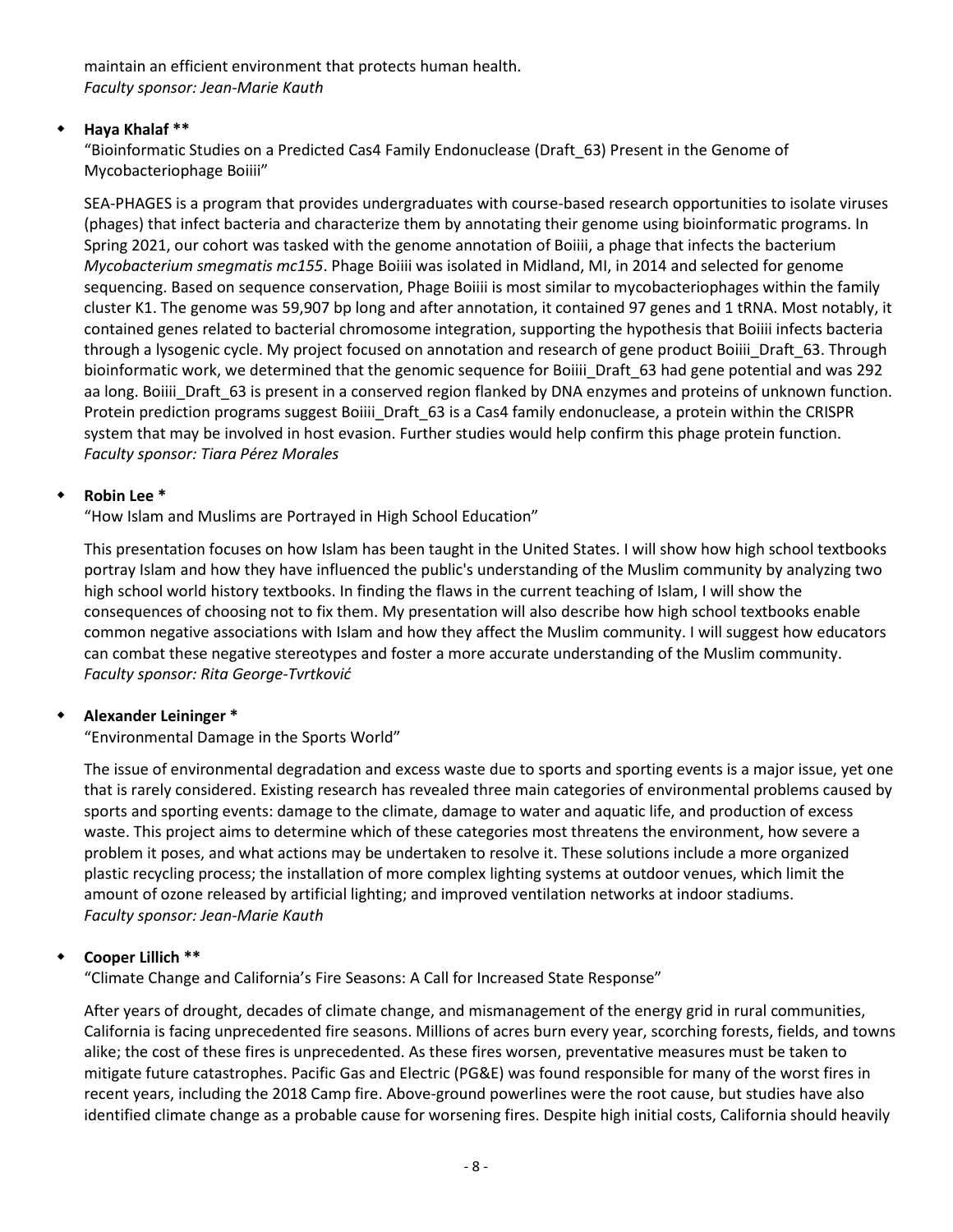invest in burying lines to prevent these tragedies. The state should also conduct more research to understand climate change's relation to these fires, allowing for solutions that will mitigate the effects of climate change. *Faculty sponsor: Jean-Marie Kauth*

# **Asher Mir \*** <sup>|</sup> **\*\***

"Exploring the Photophysics of Flavins on a Supercomputer"

An important component in human health, riboflavin, commonly known as Vitamin B2, is one of several molecules in the flavin family that have a similar structure and are found as cofactors in many flavin-containing enzymes. In enzymes, they typically undergo oxidation-reduction reactions. Riboflavin, when irradiated with appropriate wavelength of light, undergoes degradation and produces products such as lumiflavin and lumichrome. Riboflavin and other flavin based compounds have been studied extensively using experimental and computational approaches to understand their chemical and optical properties. However, a comprehensive computational method has yet to be established for reproducing flavin experimental spectra and the absorption. We have attempted to confirm and build upon previous studies by manipulating different methods to best simulate the absorption spectra of Riboflavin, Lumiflavin, and Lumichrome. We found that the global hybrid method, B3LYP, along with the 6-311G(2d, 2p) basis set in water using implicit solvation, best simulated the absorption spectra. Some of our findings confirm results from previously published computational methods while falling short of expected experimental values. This provides a basis for future explicit solvation approaches to advance the absorption and fluorescence spectra calculations. *Faculty sponsor: Madhavan Narayanan*

# **Asher Mir \*** <sup>|</sup> **\*\***

"Insectarium Development for Pedagogical Support of Introductory Biology Lab (BIOL 1195)"

The bacterial genus *Wolbachia* is of special interest to contemporary research and education. *Wolbachia* assists in insect vector control by altering the reproductive capabilities of infected arthropods. Benedictine recently created a course-based undergraduate research experience (CURE) for its introductory organismal biology lab (BIOL 1195), using the *Wolbachi*a-insect system as a tool for students to become familiar with laboratory techniques and advance research in the field. The project enables students to sequence DNA from arthropods in their own environment. However, since year-round collection of insects from the field is impractical in the Midwest, we created lab insectaria to house local species for use during the winter and to provide infected arthropods for students in this lab. *Faculty sponsor: Philip Novack-Gottshall*

## **Asher Mir, Shaheryar Raza, Mohammed Abrar \*** <sup>|</sup> **\*\***

"Convergence Pathways of Echinoderms in the Cambrian and Ordovician Periods"

The Cambrian and Ordovician radiations 445-540 million years ago originated the morphological and ecological marine diversity observed today. The echinoderm phylum (including sea stars and sea urchins) was a major participant in these events, with numerous transitions in their ecological life-habits. Here we quantify the extent to which individual echinoderm taxa converged with each other in ecospace. We demonstrate that most early echinoderm classes are phylogenetically constrained to converge only with specific clades that share similar ways of feeding and moving. These ecological combinations seem to form adaptive peaks of high fitness within which species rarely venture out. These patterns suggest there are ecologically defined limits to evolutionary converge. *Faculty sponsor: Philip Novack-Gottshall*

## **Maheen Mohammed \***

"The Effects of Urban Gardening on Social, Mental and Physical Health"

In modern times, green spaces have become scarce in urban areas. Research shows many benefits of including greenery in cities, including improved air quality, fewer cases of bronchitis and allergies, enhanced mental health, and expanded social networks from socializing in gardens. This study focuses on the effect of an urban garden in the Chicago neighborhood of North Lawndale on its residents. I expect that introducing a community garden will positively affect the residents' social lives, as well as their mental and physical health. To test this, Triangle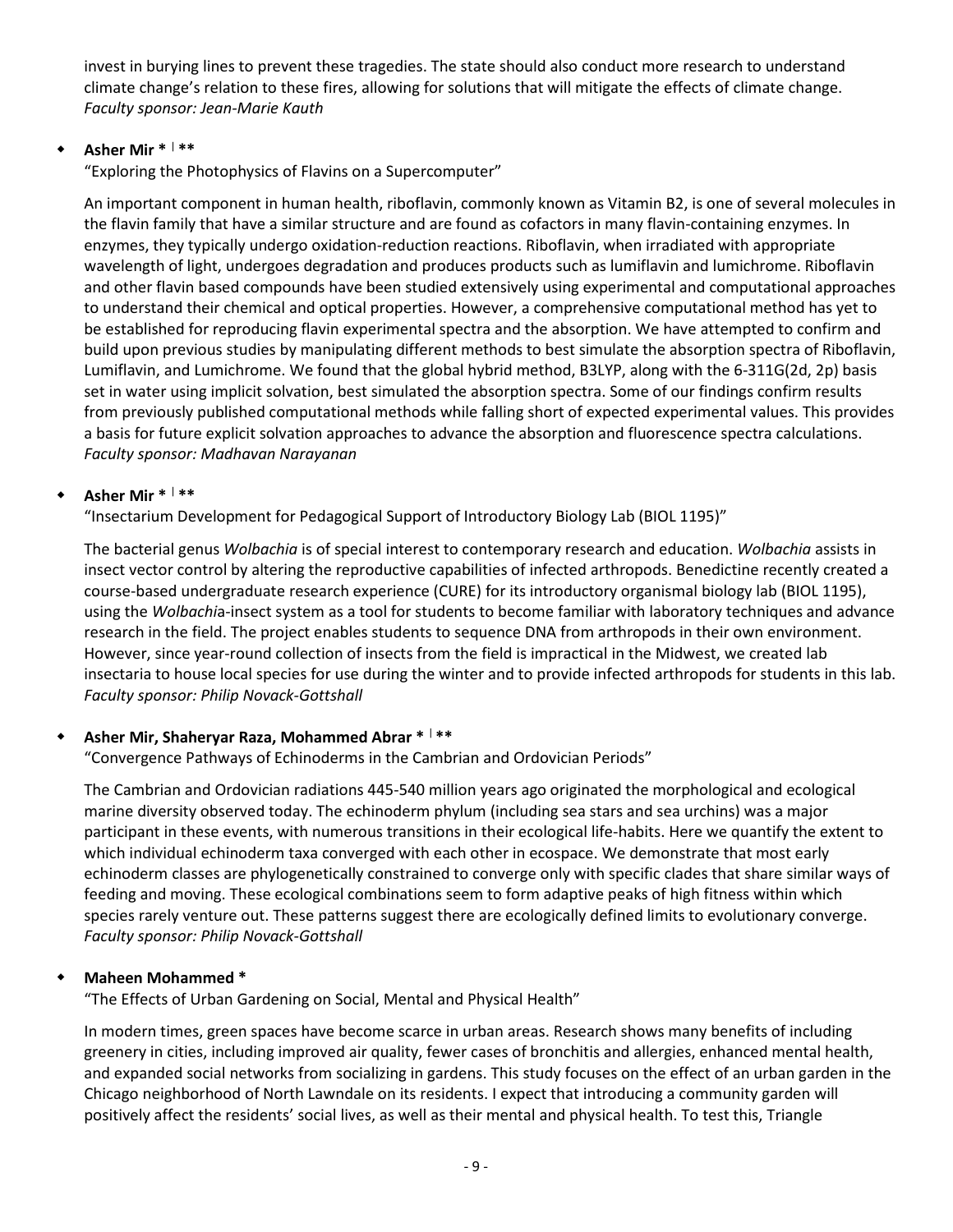Community Garden participants will be surveyed about their mental health and social relationships after working in the garden. The air pollutants  $PM_{2.5}$  and  $NO<sub>2</sub>$  will be measured in parts per billion near the green space and away from the green space. Social and mental health benefits data will be collected through a cross-sectional study. A multi-frame sampling design will collect data from the general population (n=300). *Faculty sponsor: Jean-Marie Kauth*

## **Kierra Pendill, Susan Rokicki \***

"Subcloning of a Flavoprotein Photolyase Gene into a pET Plasmid to Provide One Step Downstream Purification"

When UV light shines on DNA, it causes DNA damage. One of the common types of UV light induced damage is called cyclobutane pyrimidine dimer (CPD) lesions. These lesions are hazardous, and without correction, could result in permanent DNA mutation with carcinogenic effects or apoptosis. Photolyase is an enzyme present throughout the domains of life which functions in light driven repair of CPD lesions. In this work, we have focused our efforts on cloning the "photolyase/cryptochrome" gene from Planaria, so that the protein can be eventually purified, characterized and its function ascertained. In order to simplify the protein purification process, we have shown preliminary results from our attempt to attach a poly histidine tag using a pET-19b vector to the photolyase gene so that when the protein is expressed in E.Coli., it will have affinity to a Ni-NTA agarose column, and simplify purification. A synthesized gene block of the Planaria photolyase has been previously cloned into a PCR4-Topo vector. The gene block will be subcloned into a pET19b expression vector that will produce a N-terminus Histidine tagged Photolyase enzyme allowing one-step purification on a Ni-NTA column. The purified recombinant photolyase will be further characterized to determine its function.

*Faculty sponsor: Mark Poch*

# **Ameer Qadri \*\***

"Simulating Optical Properties of Pteridine-Based Fluorescent Nucleobase Analog Probes"

Natural nucleic acids are largely non-fluorescent, modifications made to their nucleobases can produce fluorescent nucleobase analogs (FBA). FBAs can be used as reporters within DNA and RNA strands to analyze their structure and function based on unique optical properties. 6-methyl isoxanthopterin (6MI) and 3-methyl isoxanthopterin (3MI) are pteridine based FBAs of guanine. 6MI and 3MI are structurally similar to guanine and are therefore able to maintain base-pairing and stacking interactions within genetic material while maintaining a unique absorption and fluorescence spectrum. We completed computational analyses of 6MI and 3MI's optical properties to match to their experimentally reported values. Alterations to the method, basis-sets, and solvation schemes produced simulated absorption spectra that deviated from the experimental data by (25-28nm). The Density Functional Theory method B3LYP and basis set 6-311+G(2d,2p) alongside an implicit solvation model produced the smallest difference between computed and experimental spectra. Further modifications to the solvation schemes namely explicit solvation models may produce more accurate spectra and is being currently pursued. Once the computational approach is optimized, it can used for the study of optical properties of new potential FBAs. *Faculty sponsor: Madhavan Narayanan*

## **Patrick Salazar, Noreen Hussain \*\***

"Safeguarding Our Specimens (Phase 2): Digitization of the Jurica-Suchy Nature Museum Herbarium"

The Jurica-Suchy Nature Museum is working to digitize its herbarium collection, made up of pressed plants collected around the world in the eighteenth and nineteenth centuries. Our objective is to produce accurate, viewable, and accessible information for each of the herbarium specimens contained in our collection, while also protecting them from potential harm through direct interactions and other external threats. Undergraduate students check each specimen to ensure that it has useable information, then place a barcode label denoting the catalog number onto the backing paper, readying it to be photographed. Images of the specimens are then taken with their catalog card from a top-down perspective, capturing both the plant and its data. The students use these photographs to enter specimen information into an Excel spreadsheet. This document is then checked and verified by a member of the museum staff before being uploaded into the Arctos database where the information can be accessed by the general public for research purposes. This digitization project has enabled the Jurica-Suchy Nature Museum to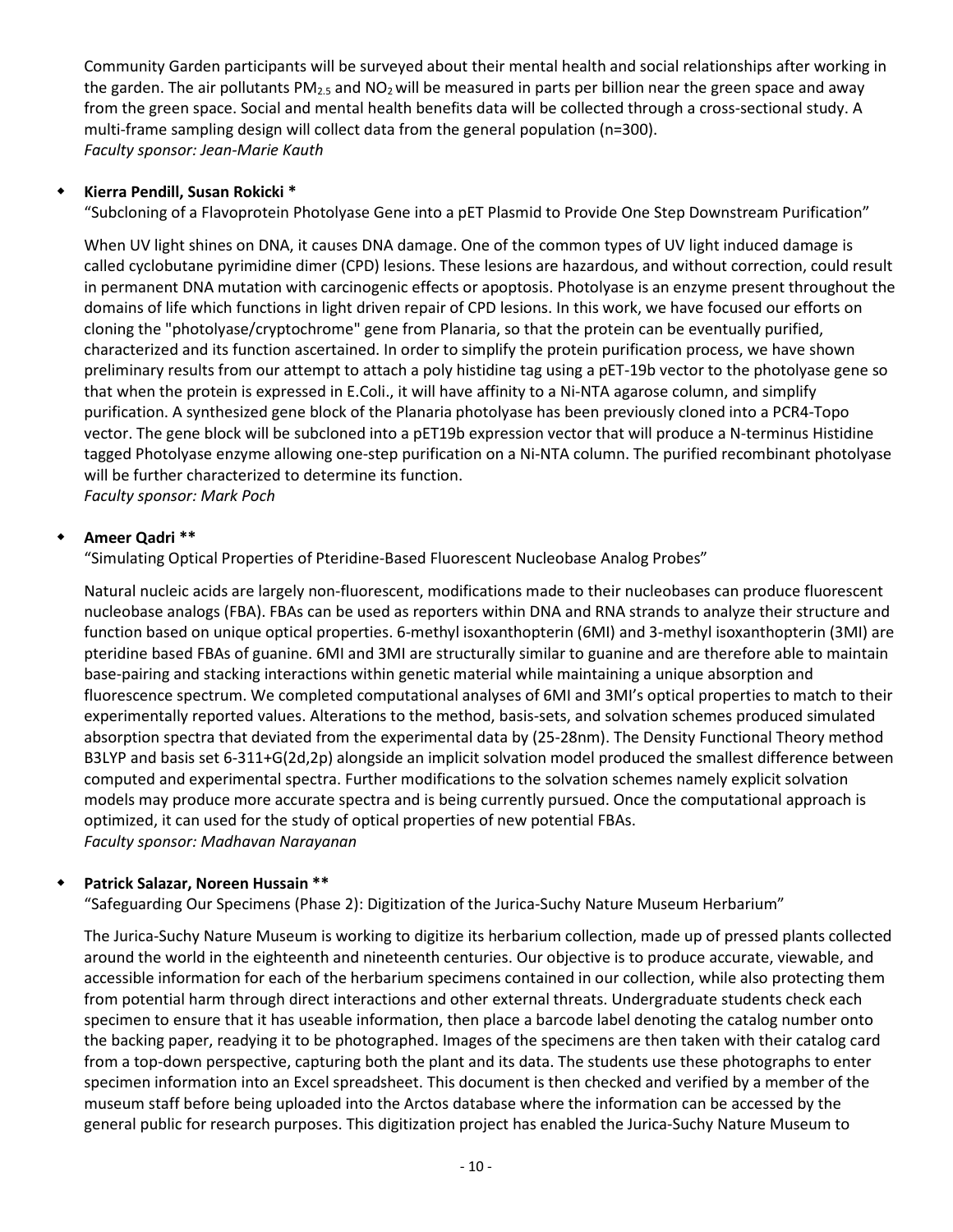capture and share information about its collection to the public for educational and research purposes. *Faculty sponsors: Karly Tumminello, Colleen Filipek*

# **Amtul Sara \*\***

"Addition of 2-chloro-6-aminobenzothiazole to Produce a Novel Lidocaine Derivative"

Lidocaine is a powerful analgesic that has proved to be extremely useful in blocking nerve pain and has aided in medical procedures and has also been useful in treating irregular heart rhythms (arrhythmias) and preventing heart attacks. The chemical performs its action by blocking the voltage-gated sodium channels which leads to the reversible blockage of action potential. Structural derivatives based on the functional groups of lidocaine may show similar or even improved biological action. This research targeted the replacement of the secondary amine functional group with 2-chloro-6-aminobenzothiazole and the addition of one carbon to the central core of lidocaine. Purification and characterization with 1H-NMR spectroscopy of the lidocaine derivative will be described *Faculty sponsor: Brooks Maki*

# **Hiba Siddiqui \*** <sup>|</sup> **\*\***

"The Effects of Ocean Acidification and Coral Bleaching on Corals and Calcifying Organisms"

Ocean acidification and coral bleaching due to climate change have been impacting marine life, especially harming corals, calcifying organisms, and crustaceans. Corals undergo bleaching due to an increase in ocean temperature, caused by global warming, which harms their symbiotic relationship with nutrient-rich algae, stripping them of their pigmentation and minerals. Shell-forming organisms and arthropods are impacted by high dissolution rates, mineralization of calcium carbonate shells, and an increased energy cost to maintain homeostasis, which is a result of changes in ocean pH levels due to atmospheric carbon levels. I recommend a call to action regarding the effects of ocean acidification and coral bleaching on marine life geared towards nations across the globe, particularly those with high rates of marine tourism and human involvement in marine habitats, Other direct human impacts on marine life include water pollution and harassment of ocean animals, specifically invasion of marine ecosystems as a result of tourism, lax environmental protection policies, and corporate profitability. Major marine advocacy items include the institution of stricter marine-protection programs, limiting marine tourism and overfishing, and reducing amounts of industrial carbon emissions in cities along coastal areas. *Faculty sponsor: Jean-Marie Kauth*

# **Madeeha Syed \***

"The Social and Environmental Impacts on Political Identities"

All of us are influenced by the community around us in one way or another, whether that influence be through the content we consume on social media or the individuals we surround ourselves with. Often, we don't realize the impact that our surroundings have on the everyday decisions we make, let alone the political ones. For my senior thesis research, I aim to study the effects that our surroundings have on our political identities. In particular, I am interested in studying the specific people from one's social circles that affect their political decision-making the most. I further hope to understand how social media affects people's political attitudes and preferences. A 17-item survey instrument, administered to Benedictine students through Qualtrics, is utilized, with a targeted sample of N=250. In the survey, respondents are asked various questions related to politics through the lens of family relations and social media use.

*Faculty sponsor: Phillip Hardy*

# **Samiha Syed \*** <sup>|</sup> **\*\***

"Asian American Healing and Belonging: Panel and Unity Walk"

This Interfaith America project will bring together the Benedictine University community through a series of events. A facilitated dialogue on Zoom will be co-led by four prominent Asian-American (AA) leaders: Dr. Russell Jeung, activist scholar and founder of STOP AAPI Hate; Phil Yu, activist, *New York Times* best-selling author, interviewer and blogger; Dr. Corrine Kodama, women's rights activist scholar and co-founder of University of Illinois at Chicago's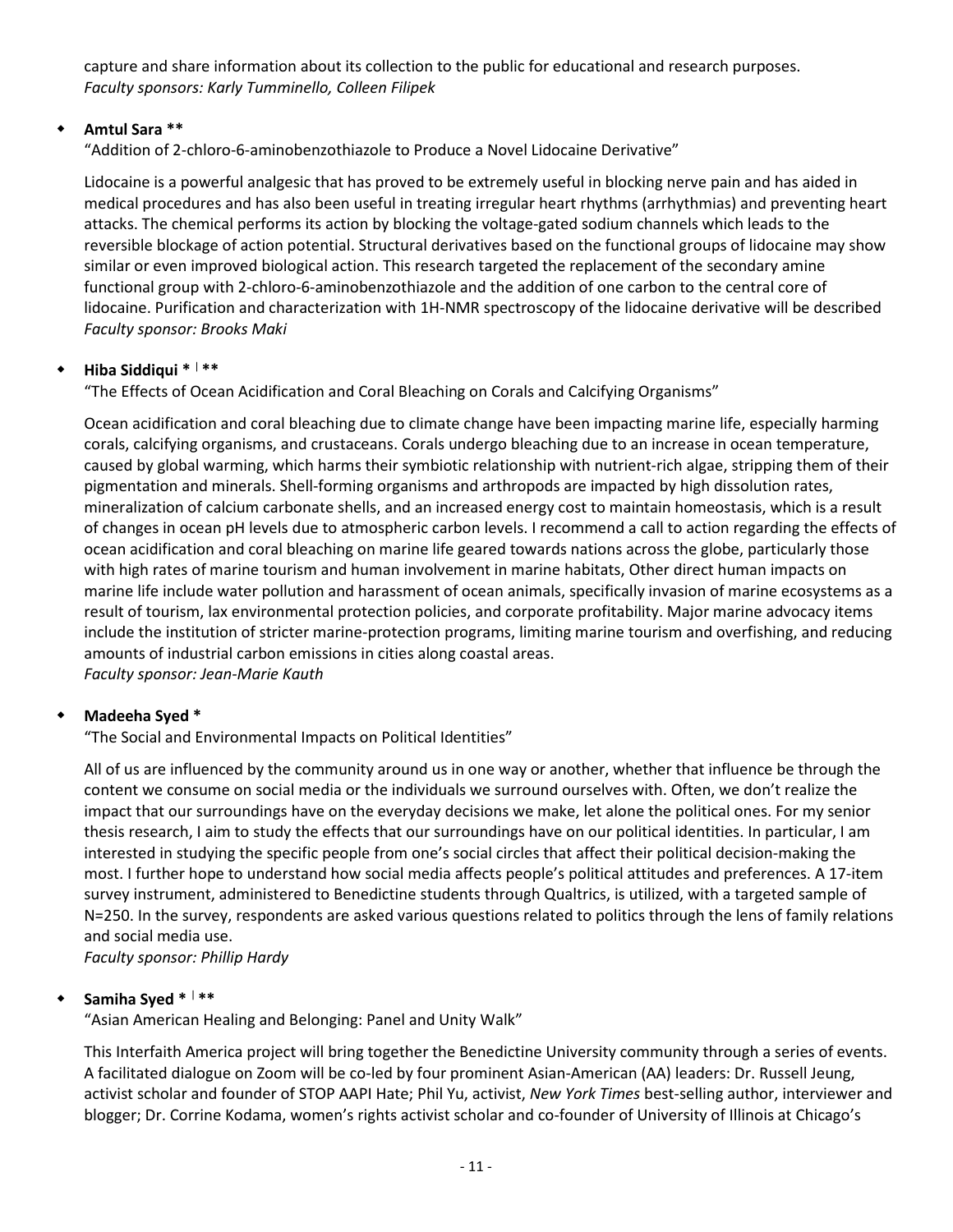Asian American Center; and Dr. Mrinalini Rao, scientist, UIC medical school admissions committee member, and former Vice President of Faculty Affairs at University of Illinois. They will be joined by several AA BenU student leaders. The program will discuss Asian Americans as global citizens as well as their many (and often unrecognized) contributions in the U.S. and internationally. During this program, a virtual world map will be available where threads will connect the heritage countries of panelists to locations in the U.S. These threads will represent the strength to be found in one's roots as an AA as well as the power of coalition, bridging countries and identities. The second program, an Asian American Healing and Belonging Unity Walk, will take place at Benedictine University. Participants will participate in a Unity Walk and student organizations will present speeches on AA leaders. Finally, Junaid Ahmed, an AA activist running for Illinois Congress, will give a speech on representation and civic engagement in AA communities. During this event, participants will be able to write messages of solidarity with Asian Americans on a banner. Healing, belonging and coalition circles will take place for students to engage in discussion and collaborate across faiths and cultures.

*Faculty sponsor: Pat Somers*

#### **Samiha Syed \*** <sup>|</sup> **\*\***

"Women's Rights in Islam, Islamic Family Law, and Islamic Jurisprudence"

Stereotypes abound in Western society about how women suffer discrimination and low status in Muslim countries. However, these perspectives are often based on an inaccurate view of Islam. My presentation on women's rights in Islam will focus on four topics: marriage, adoption, divorce, and inheritance. In reviewing these topics, I will engage in a critical review of Islamic texts, such as the *Qu'ran* and *Sahih Bukhari*. My presentation will then examine how Islamic laws have been applied throughout the years and how they are viewed in Western societies. *Faculty sponsor: Latifa Bounou*

#### **Nia Young, Aymun Khan, Nicholas Musick \***

"Lake St. Benedict Ecological Evaluation: Bathymetric Survey, Water Quality Analysis, and Macroinvertebrate Study"

Lake St. Benedict is a retention lake located at Benedictine University in Lisle, Illinois. Retention lakes manage the negative impact of stormwater on the environment. However, they do require maintenance over time. Researchers observed the lake's fish and macroinvertebrate populations, conducted a bathymetric survey, performed water quality analyses, with the intent to understand the cause of periodic fish kills in the lake. They used this information to develop an understanding of the lake habitat and make recommendations to preserve its ecosystem. It was concluded that the nutrients from the lake sediment may be causing nutrient overload, contributing to eutrophic conditions. Nutrient flux from sediment can be managed with a bentonite barrier. This year, a bench-scale study was performed to evaluate maintenance solutions that could be effective in reducing algal development. These solutions would be evaluated for their ability to diminish nutrient overload and increase long-term oxygen levels in the lake. *Faculty sponsor: William Schubert*

## **Arthur J. Schmitt Future Leaders Scholars**

The Schmitt Future Leaders program enables undergraduate students to develop their leadership skills and culminates in the design and implementation of a major service learning project. The following posters describe the projects undertaken by this year's Arthur J. Schmitt Scholars. *Faculty sponsor: Sandra Gill*

#### **Camryn Dastrup, Lauren Schuster \*** "Financial Literacy: Supporting Undergraduate Students"

The Financial Literacy initiative is aligned with national priorities of providing resources to college students to increase financial awareness and wellness post-graduation. This event series is a revitalization of financial literacy courses but recreated as a student-driven program. The program was designed to help students at Benedictine learn vital financial skills that are essential for post-graduate success. To determine which financial topics to prioritize, 106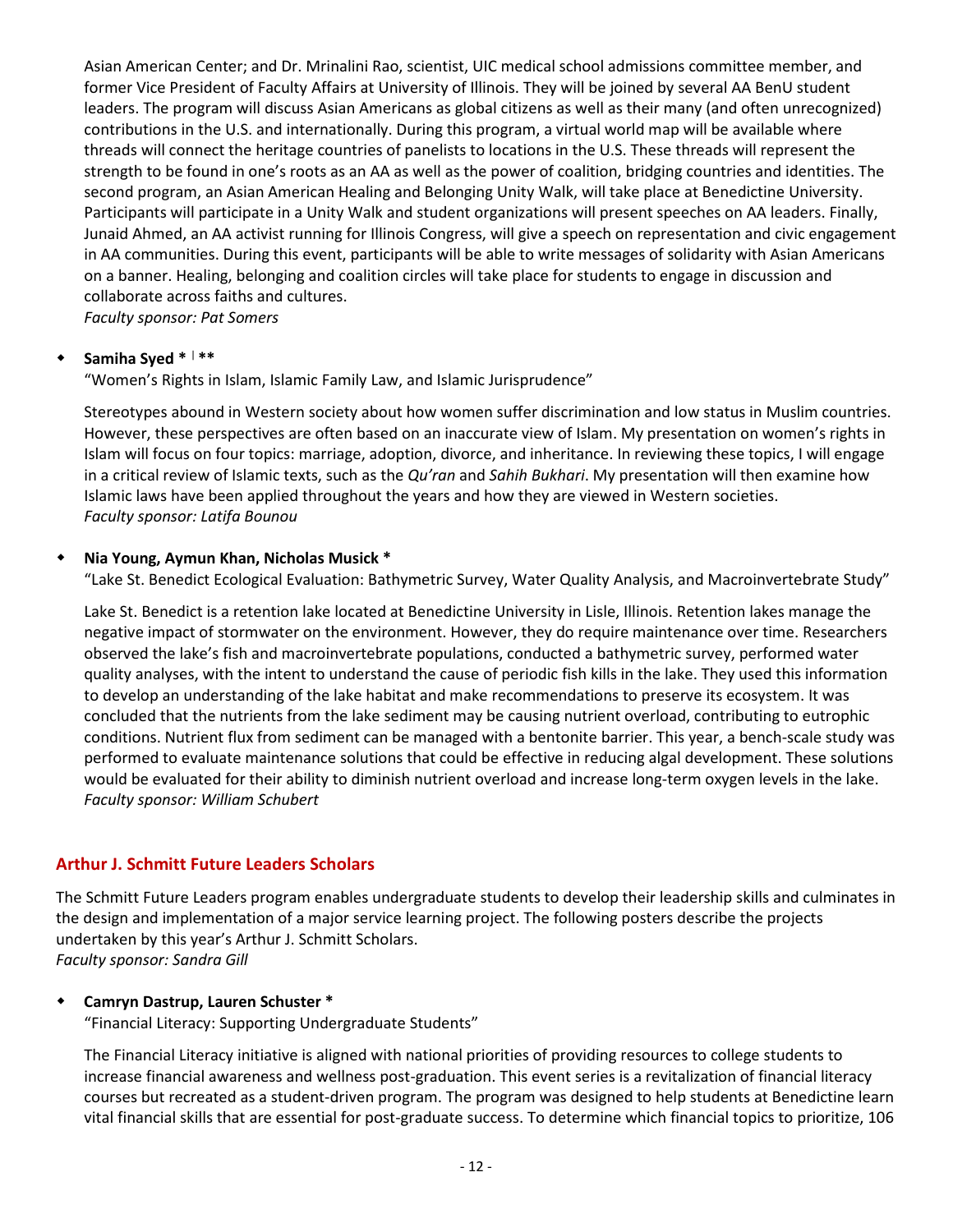students in Lisle and Mesa were surveyed to discover what they were most interested in learning about: investing, filing taxes, and financial planning. Three separate virtual events were then planned and hosted with the support of alumni, professors, and local business professionals. At the conclusion of the event series, the 31 Benedictine University students who participated in one or several of the events were provided with supplemental materials to reference following the presentation. One of the difficulties with financial literacy is that there is unlimited information available, but it is difficult to find advice tailored to a student's unique situation. The resources shared throughout the event series and the speaker's contact information have been emailed to all participants for continued reference. Given the outcome of the project, efforts to increase financial literacy can be conducted through coursework and by student organizations associated with the Daniel L. Goodwin College of Business.

## **Anna Dudziak \***

"It's as Easy as 1, 2, Walk: An Initiative to Encourage Physical Activity amongst Various Generations of People"

138,000 steps, 60 miles, and one service project later: 'It's as Easy and 1, 2,3' was a project that encouraged people to exercise by raising money to purchase grade school sports equipment in hopes of promoting physical activity in all generations of people. Exercise is not only great for creating social interactions amongst people but is a key component in improved mental health, focus, and enhancing other qualities like time management and commitment. One study has shown that "physical activity appears to have a positive long-term influence on… diseases including obesity, cardiovascular heart disease or type 2 diabetes mellitus" (Reiner, Jekauc, & Woll, 2013). As a sports and exercise science major, I wanted to use my knowledge and passion for the topic not only to motivate people to exercise, but to help the grade school from which I graduated in 2014—a Catholic insitution just like Benedictine. Designed to promote physical activity, this project worked well because any group of people could participate, demonstrating that it could be replicated by any other school. The event was successful with nearly 60 miles walked and nearly \$600 raised towards purchasing sports/PE equipment for the Catholic grade school.

## **Asfia Farooqui, Ashley Gomes \***

"MOB Majors: Let's Think Post Grad!"

Students pursue business majors for their well-known employment opportunities, especially in accounting, finance, and real estate. However, students majoring in Management and Organizational Behavior are less aware of their specific career options and consistently express concern about their future career paths. This project aims to raise awareness among traditional undergraduate business majors who have not yet established full-time employment and a career path plan. We focused on career information for Bachelor of Business Administration (BBA) students majoring in Management & Organizational Behavior (MOB) and Bachelor of Arts in Management (BAM) majors. We researched a list of careers in high demand in today's job market and then planned and conducted an MOB Event on March 9th, 2022, for declared and undeclared MOB majors on these career options. Three experienced Benedictine University professionals described their career paths and provided early career advice. A post-event survey of 15 attendees showed that the MOB event gave more insight into potential careers that students can pursue after they graduate. We also talked with Goodwin College of Business Student Senate members about making our MOB event a yearly event, so that business majors can continue to learn about career opportunities for management majors.

## **Megan Fast, Brian Campbell \***

"CARE (CAreful Recycling Etiquette)"

The CARE (CAreful Recycling Etiquette) project is implementing an environmentally friendly and sustainable recycling project for students at Benedictine. Many schools offer recycling options for their students, and they have a sustainable way to ensure that it is done properly. Combining these best practices with the need for students to have access to recycling that is not offered throughout most of campus pushed our initiative into action. Recycling in Founders Woods from April 6 to May 13, 2022, allows students to follow the core values of the university by being stewards of the environment. Facilities managment assisted in this project by supplying bins for the disposal of recyclable materials. In order to promote this initiative, we will paint and unveil a mural above the recycling bins; additionally, we will hold an educational program about proper recycling techniques on April 6 with recycling bingo, trivia, and prizes. Finally, flyers with instructions will be passed out and recycling will begin after the conclusion of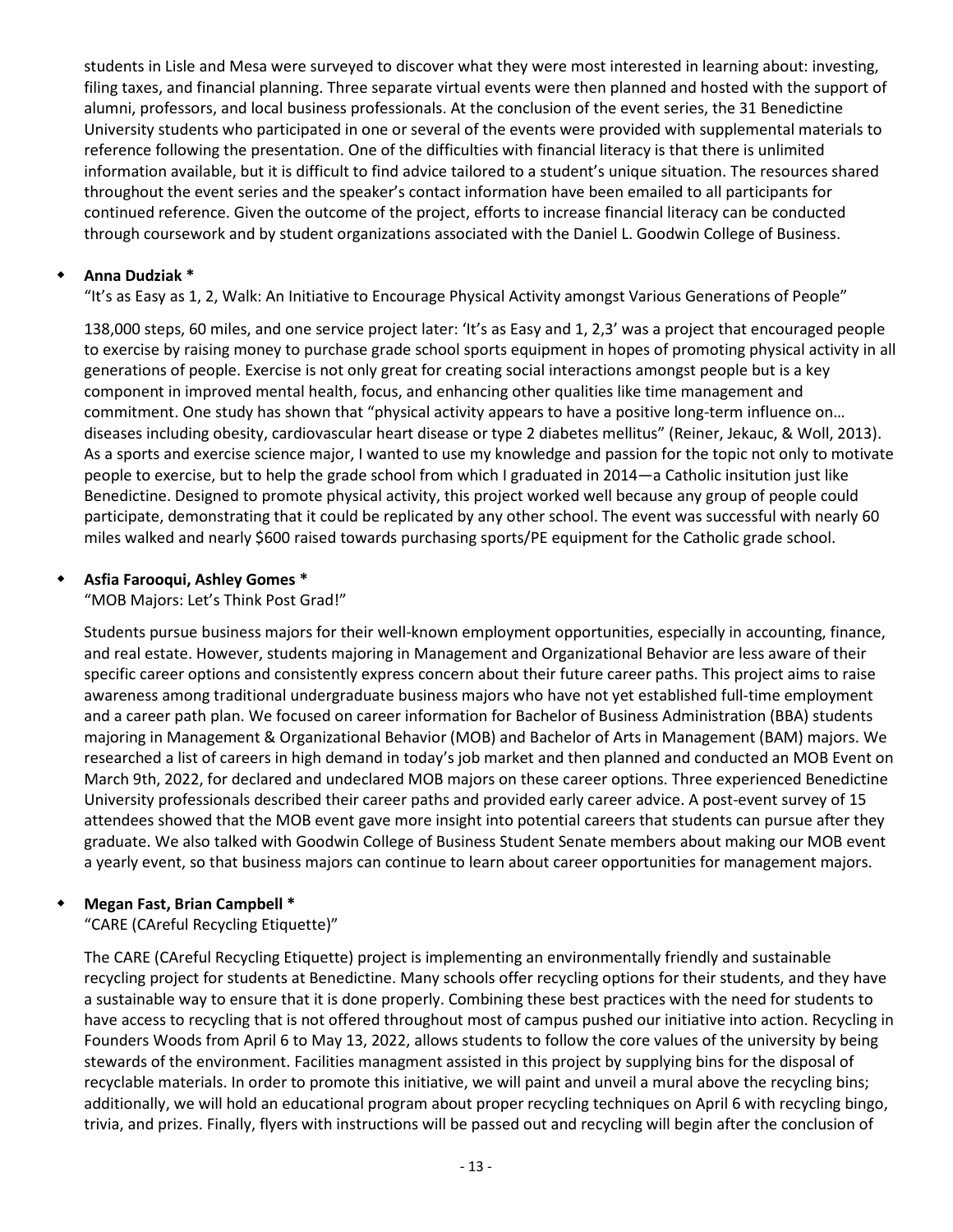the educational program. After recycling begins, a student sorting crew will sort through recycling weekly to ensure that materials are being properly disposed. The crew will provide feedback if best practices are being followed so that recycling can be done sustainably.

## **Gabrielle Illut, Joseph Maldonado \*\***

"EmbRACE: D.E.I. Training and Critical Race Theory for Children"

For this Arthur J. Schmitt Future Leaders project, we teamed up with The Hip Hop Firm and Cortez Watson, a Northwestern University PhD student with extensive experience in youth development, to empower the students of Glen Ellyn Children's Resource Center (GECRC) by providing a child-oriented DEI program. GECRC's mission is to "help children from low-income families acquire the necessary skills in academics and social interaction to move successfully through grades K-12 and into adulthood." Our DEI program is geared towards social interaction and looks to equip them with the necessary skills up to adulthood. Starting efforts to combat racism at a young age is imperative. According to existing literature, children begin to notice differences from physical appearances to languages; later, they prefer those of the same race (Lingras 2021). However, the lack of discussions on race can reinforce biases, stereotypes, and racism (Lingras 2021). Our approach includes a blend of work from The Hip Hop Firm and Watson. Through assessment of GECRC students, we have identified a need for an engaging, energetic program that teaches students to embrace who they are. We will provide a space for students to openly discuss race, helping to guide their understanding. This project will be continued in the future through collaboration with the Hip Hop Firm, which plans to use this experience as a prototype for other DEI training for young children.

#### **Anjali Maliekkal \***

"Navigating Benedictine as a New Student"

Students who feel integrated into their college academic programs and college social life more often complete their degree. However, almost half of all college students today are non-residential, which limits academic and social engagement compared to the residential student experience. The purpose of this project was to find what University resources Benedictine students use the most and to help them become more knowledgeable about existing resources to be more successful at BenU. A survey was created to identify what students utilized the most and what they wanted to learn more about. Results showed Desire to Learn (D2L) as the most used resource. Therefore, a proposal for a D2L page with various campus resources has been created and is under internal review.

#### **Ayesha Zubair \*\***

"Reclaiming and Reforming the Narrative Surrounding Hijab"

For years, governments across the world have policed the bodies and choices of Muslim women. In particular, hijabs have been villainized, with anti-Muslim and anti-hijab rhetoric erupting in India in recent years. These events, as well as my own personal experiences, led me to develop this project, which aims to provide a holistic view of what it is to be a Muslim Hijabi woman in America. I built upon the Wear a Hijab Day initiative, which was started by the World Hijab Organization, and added a testimonial portion with a diverse panel of speakers who could share their experiences in the diaspora. In collaboration with the youth council at Islamic Center of Naperville, where I am a youth leader, I was able to host and finance the entire event. In order to make it more broadly accessible and thereby affect more people's view of Hijab, I reached out to other religious communities. I anticipated about 100- 150 attendees, but we hit capacity of about 300 halfway through the event. Based on these results and the feedback I received, I plan on continuing this event annually but would like to expand it into an all-day event/seminar.

## **Graphic Art & Design**

Video presentation of work by Graphic Art & Design students. Projects will be displayed on the large monitor near the entrance to the Goodwin auditorium. *Students available to discuss their work from 12:30-3:00 pm Faculty sponsor: Hairi Han*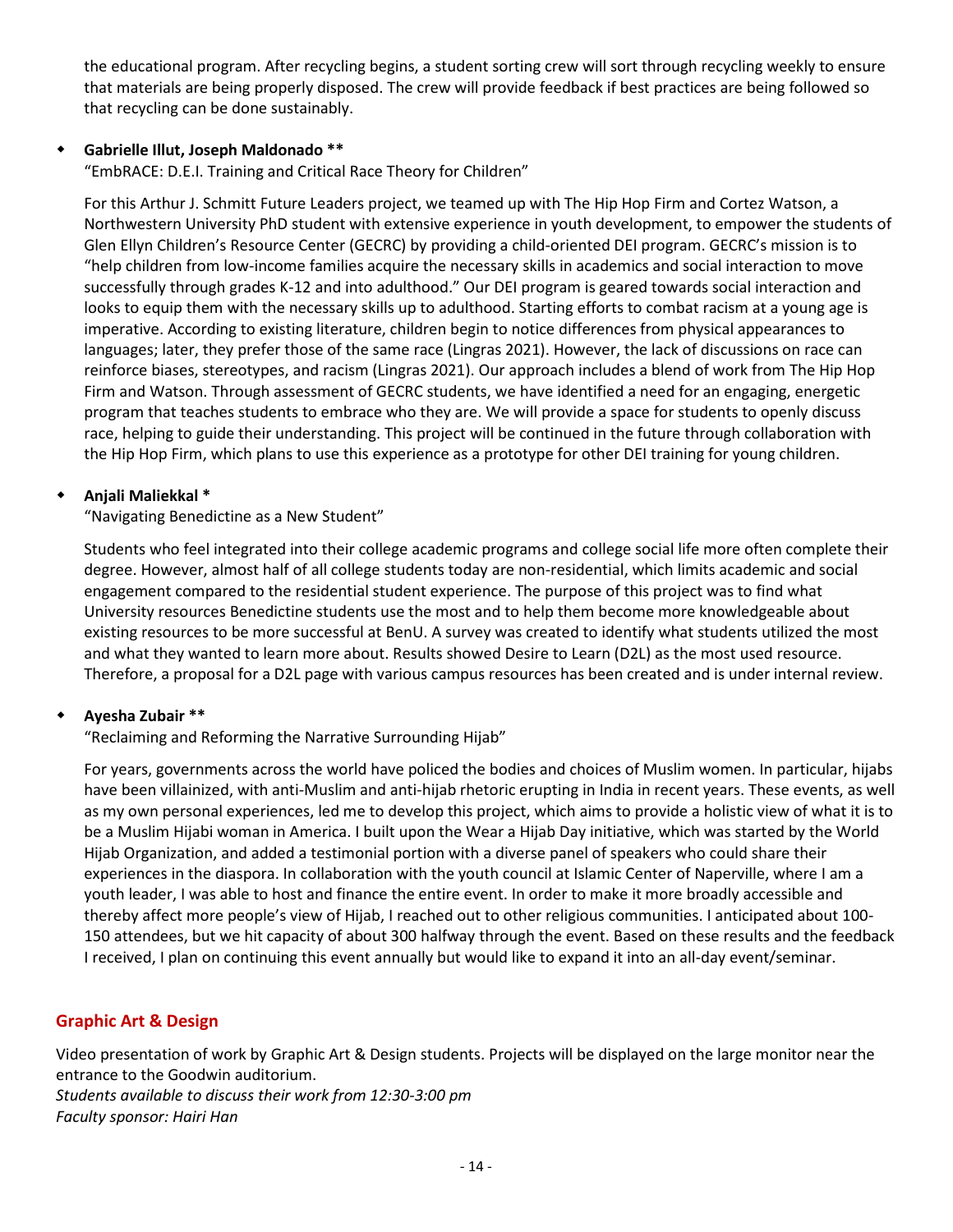#### **Umama Ayaz**

"Motion Graphics in a Social Justice Poster, Logo Design, Typeface Poster, and Redesigned App"

The element of motion creates a whole new perspective for design. By incorporating both design and motion, we are able to achieve results that are meaningful and intriguing for the audience. This can be done through animated GIFS and interactive platforms such as apps. I created motion animation with projects including my marine pollution poster, Baskerville Typeface poster, and my logo design for a fictional company called Greenhouse Cafe. I also completed an interactive app that is a redesign of the app Goodreads. The motion animation for my poster advocating for marine life shows a blinking effect of a white outline on a human hand and the marine animals. This motion further emphasizes how the human contribution to plastic pollution directly restricts and negatively impacts marine life. The Greenhouse Cafe logo animation depicts the symbol of the sun rotating, as if emanating a source of light and happiness for the consumers of this company. The use of motion animation positively supports and further highlights key concepts of design.

## **Mya Feustel**

"Animated to Life: A Series of Two-Dimensional Animated Designs"

With simple animation, anything can be brought to life. By creating motion, a story would be able to form while an audience views the design. For the "Plastic Pollution Awareness" poster, the effect of plastic bags flowing in the wind was made to express how prominent plastic has become, and how it creates an abundance of pollution for the Earth. The "Stop Hunting Whales" poster suggests a whale being hung on a loading dock, creating a parallel to overfishing in the ocean. This dramatizes how whales could eventually become extinct as the species is continuously being hunted. The "Fungi Prints" logo has been animated to give the feeling of a printer being used, helping to highlight the idea of a printing company. The "String Ray" app design opens with stingrays moving around on the title screen, which then moves to how the app would be used. This design element highlights how the app can serve as an inspiration board for outfit ideas, allowing users to freely explore all types of fashion and share their thoughts. Through the use of motion animation, designs can come to life and help highlight the importance of the main idea.

## **Maria Hilby**

"Motion Graphics in Mobile Apps, Logo Animation, Kinetic Typography, and 3D Collage Animation"

Animation gives students a chance to experiment and make their projects come to life. The mobile app "Rigo" was designed to help teenagers to older adults manage a well-rounded healthy lifestyle. The mobile cleaning app, "Hoover and Hum," was designed to help people keep their homes clean in an organized and timely manner. There are several helpful tips and tricks on cleaning with the option to share with others. There are fun animated transitions between the mobile pages. The aim for the logo animation was to express a sense of joy for the brand, "Mia's Peanut Butter" which was accomplished by the elephant's playful dance and the circus music. The kinetic typography animation animates lyrics to the song "Wellerman," a sea shanty which was traditionally sung aboard a large ship. The words were made to appear to the beat of the music and mimic its meaning in their movement. The purpose of the collage animation was to show diverse and aesthetic features of the United States of America. The viewer is immersed in photographs through three-dimensions, then the snapshot moments come to life.

## **Emma Minelli**

"Conversation in Motion: Animated Poster, Logo, Mobile App, and Thematic Motion Graphics"

"Conversation in Motion" is an interactive, motion graphic series that engages the viewer. Design is a tool used to engage the viewer visually. Motion design uniquely converses with the audience through the use of elements including image, text, color, movement, and sound. To effectively produce dialogue with the observer, I incorporated narrative, speed, motion, and three-dimensionality in the series. In exploring narrative, I integrated story-telling both casually and academically. "The Journey Animation" transports the audience to modern England to explore the historic country as a tourist. By using a combination of text, graphics, and sound, the audience perceives an all-encompassing viewpoint from the stance of a reader or listener. The speed of action and sound directs the